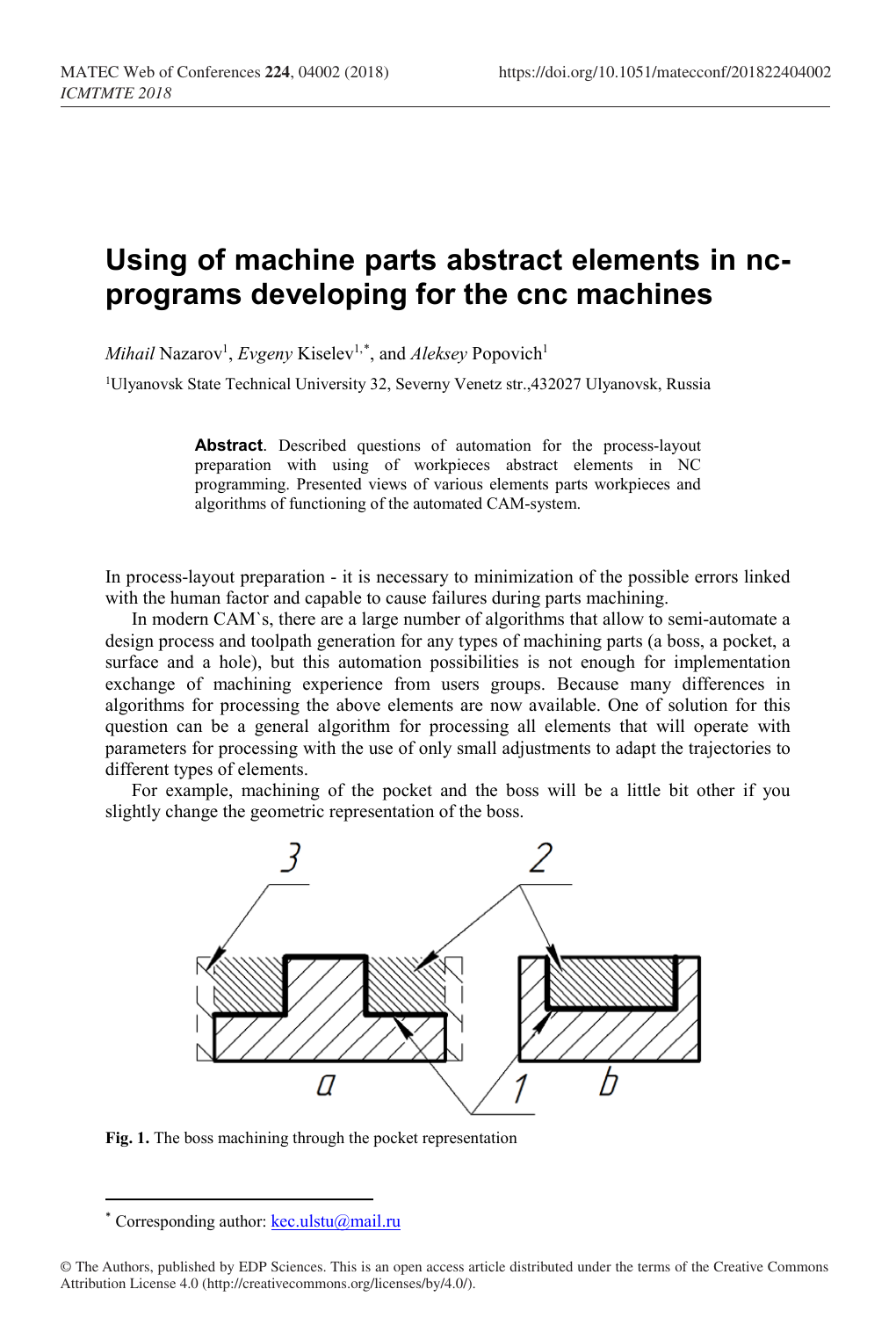The figure shows two elements of the part:  $a - is a boss$ ,  $b - is a pocket$ , one is a machining's surfaces, second is a removed material after machining. A boss machining can be present as a pocket machining if you add virtual walls on the surface boundaries of the adjacent to a boss. Thus, we get a pocket with an island inside, which have only little differ in machining - the method of tool plunging (from the outside - "air", but not into part material). In this case, we operate with parameters for both cases: removed part material, contour length, machining element depth and height, fillet radius for the contour corners. After this additional work, it is possible to automate the machining both of these elements by one algorithm, only with some approaching cutting method correction.

Following this algorithm, the CAM, for example, Siemens NX, with additional modules is able to determine the necessary set of input parameters in automatic mode, for their subsequent handling on the server side and selection of a workable set of technological parameters. After visualization and confirmation, the system generates trajectories for moving the cutting tool and outputs them through the postprocessor to the metal cutting equipment.



**Fig. 2.** Elements and machining recognition algorithm.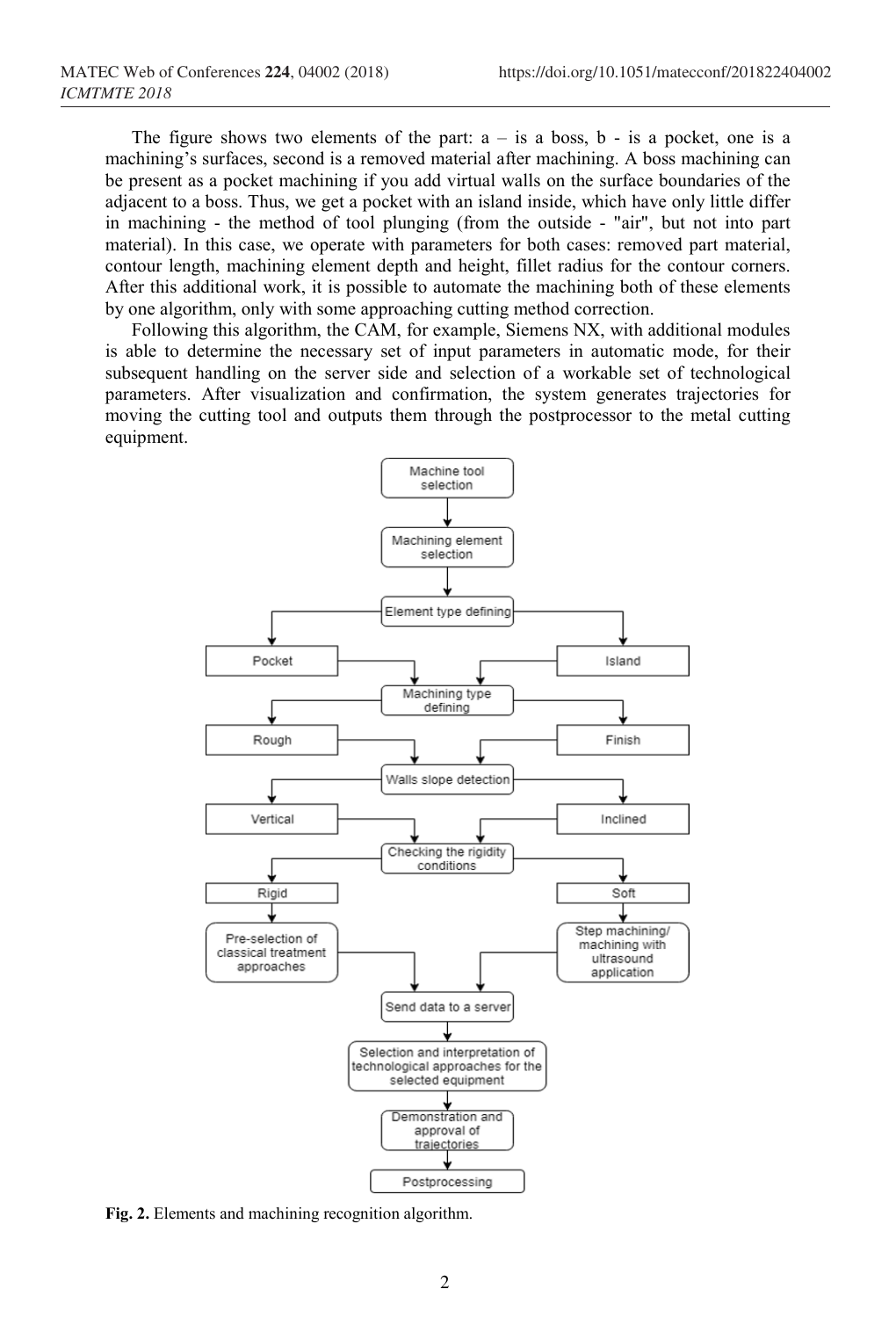Machining of the elements is carried out according to the algorithm given below, with a check of a number of conditions that determine the stages necessary for execution and the stages, the execution of which is not necessary.



**Fig. 3.** Sequence of actions for the machining operations generation.

The system, based on these algorithms, can be integrated into any standalone or online (working directly in internet browser) CAM software. The server makes all calculations, without requiring large computing calculation power from the user, besides there is no need to create an interaction between the client application of the CAM software and its server computing part. All solutions of the online system are accepted immediately based on the experience of user groups, which is constantly collected and updated.

Thus, a number of the solutions proposed above will result in almost complete automation of the creation of machining operations, which takes into account the type of equipment, starting from old CNC machines, ending with the most modern machining centers equipped with ultrasonic technologies for improve a cutting tools possibilities during part machining (for example, a machines from DMG-MORI – Ultrasonic series).

Researches was carried out as part of grant works by 16-47-732010 r\_ofi\_m RFBR grant.